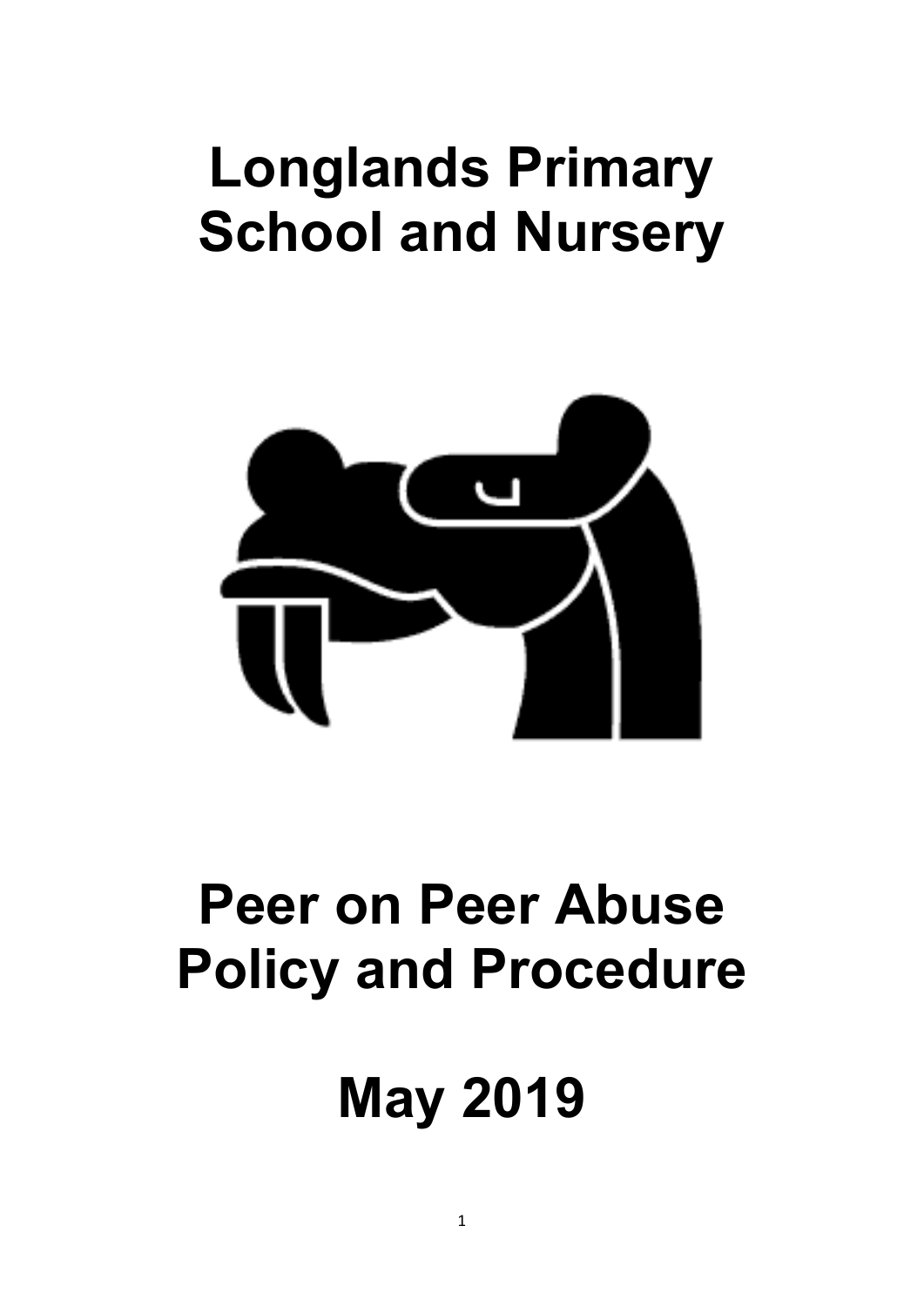## **Longlands Primary School**

## **Peer on Peer Abuse Policy and Procedure**

## **Introduction**

Keeping Children Safe in Education, 2016 states that '*Governing bodies and proprietors should ensure their child protection policy includes procedures to minimise the risk of peer on peer abuse and sets out how allegations of peer on peer abuse will be investigated and dealt with*' (page 19). The document also states it is most important to ensure opportunities of seeking the voice of the child are heard, '*Governing bodies, proprietors and school or college leaders should ensure the child's wishes and feelings are taken into account when determining what action to take and what services to provide. Systems should be in place for children to express their views and give feedback. Ultimately, any system and processes should operate with the best interests of the child at their heart.'* 

At Longlands Primary School we continue to ensure that any form of abuse or harmful behaviour is dealt with immediately and consistently to reduce the extent of harm to the young person, with full consideration to impact on that individual child's emotional and mental health and well-being.

## **Purpose and Aim**

Children and young people may be harmful to one another in a number of ways which would be classified as peer on peer abuse. The purpose of this policy is to explore the many forms of peer on peer abuse and include a planned and supportive response to the issues.

At Longlands Primary School we have the following policies in place that should be read in conjunction with this policy:

- Positive Relationship Policy
- Child Protection Policy

## **Framework and Legislation**

This policy is supported by the key principles of the Children's Act, 1989 that the child's welfare is paramount. Another key document that focuses adult thinking towards the views of the child is Working Together, 2015, highlighting that every assessment of a child, '*must be informed by the views of the child'* and within that '*It is important to understand the resilience of the individual child when planning appropriate services*. (Working Together, 2015:23) This is clearly echoed by Keeping Children Safe in Education, 2016 through ensuring procedures are in place in schools and settings to hear the voice of the child.

#### **Introduction to abuse and harmful behaviour**

Abusive behaviour can happen to pupils in schools and settings and it is necessary to consider what abuse is and looks like, how it can be managed and what appropriate support and intervention can be put in place to meet the needs of the individual and what preventative strategies may be put in place to reduce further risk of harm.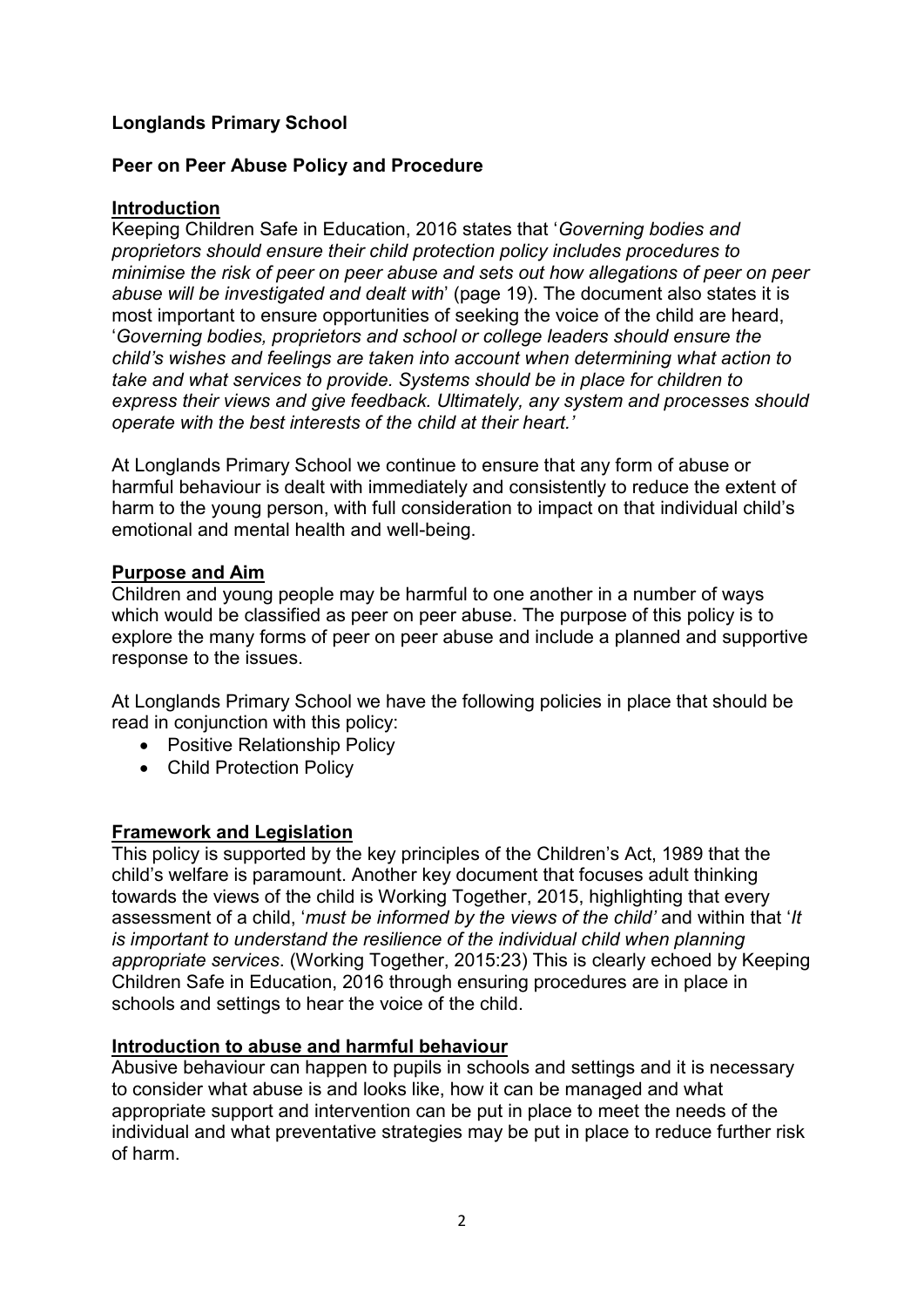Abuse is abuse and should never be tolerated or passed off as 'banter' or 'part of growing up'. Equally, abuse issues can sometimes be gender specific e.g. girls being sexually touched/assaulted and boys being subject to initiation/hazing type violence (KCSIE, 2016). It is important to consider the forms abuse may take and the subsequent actions required.

## **Types of abuse**

There are many forms of abuse that may occur between peers and this list is not exhaustive. Each form of abuse or prejudiced behaviour is described in detail followed by advice and support on actions to be taken.

## Physical abuse e.g. (biting, hitting, kicking, hair pulling etc.)

Physical abuse may include, hitting, kicking, nipping, shaking, biting, hair pulling, or otherwise causing physical harm to another person. There may be many reasons why a child harms another and it is important to understand why a young person has engaged in such behaviour, including accidently before considering the action or punishment to be undertaken.

Sexually harmful behaviour/sexual abuse e.g. (inappropriate sexual language,

touching, sexual assault etc.)

Sexually harmful behaviour from young people is not always contrived or with the intent to harm others. There may be many reasons why a young person engages in sexually harmful behaviour and it may be just as distressing to the young person who instigates it as well as the young person it is intended towards. Sexually harmful behaviour may range from inappropriate sexual language, inappropriate role play, to sexually touching another or sexual assault/abuse.

## Bullying (physical, name calling, homophobic etc.)

Bullying is unwanted, aggressive behaviour among school aged children that involves a real or perceived power imbalance. The behaviour is repeated, or has the potential to be repeated, over time. Both young people who are bullied and who bully others may have serious, lasting problems.

In order to be considered bullying, the behaviour must be aggressive and include:

- An Imbalance of Power: Young people who bully use their power—such as physical strength, access to embarrassing information, or popularity—to control or harm others. Power imbalances can change over time and in different situations, even if they involve the same people.
- Repetition: Bullying behaviours happen more than once or have the potential to happen more than once.

Bullying includes actions such as making threats, spreading rumours, attacking someone physically or verbally or for a particular reason e.g. size, hair colour, gender, sexual orientation, and excluding someone from a group on purpose.

#### Cyber bullying

Cyberbullying is the use of phones; instant messaging, e-mail, chat rooms or social networking sites such as Facebook and Twitter to harass threaten or intimidate someone for the same reasons as stated above.

It is important to state that cyber bullying can very easily fall into criminal behaviour under the Malicious Communications Act 1988 under section 1 which states that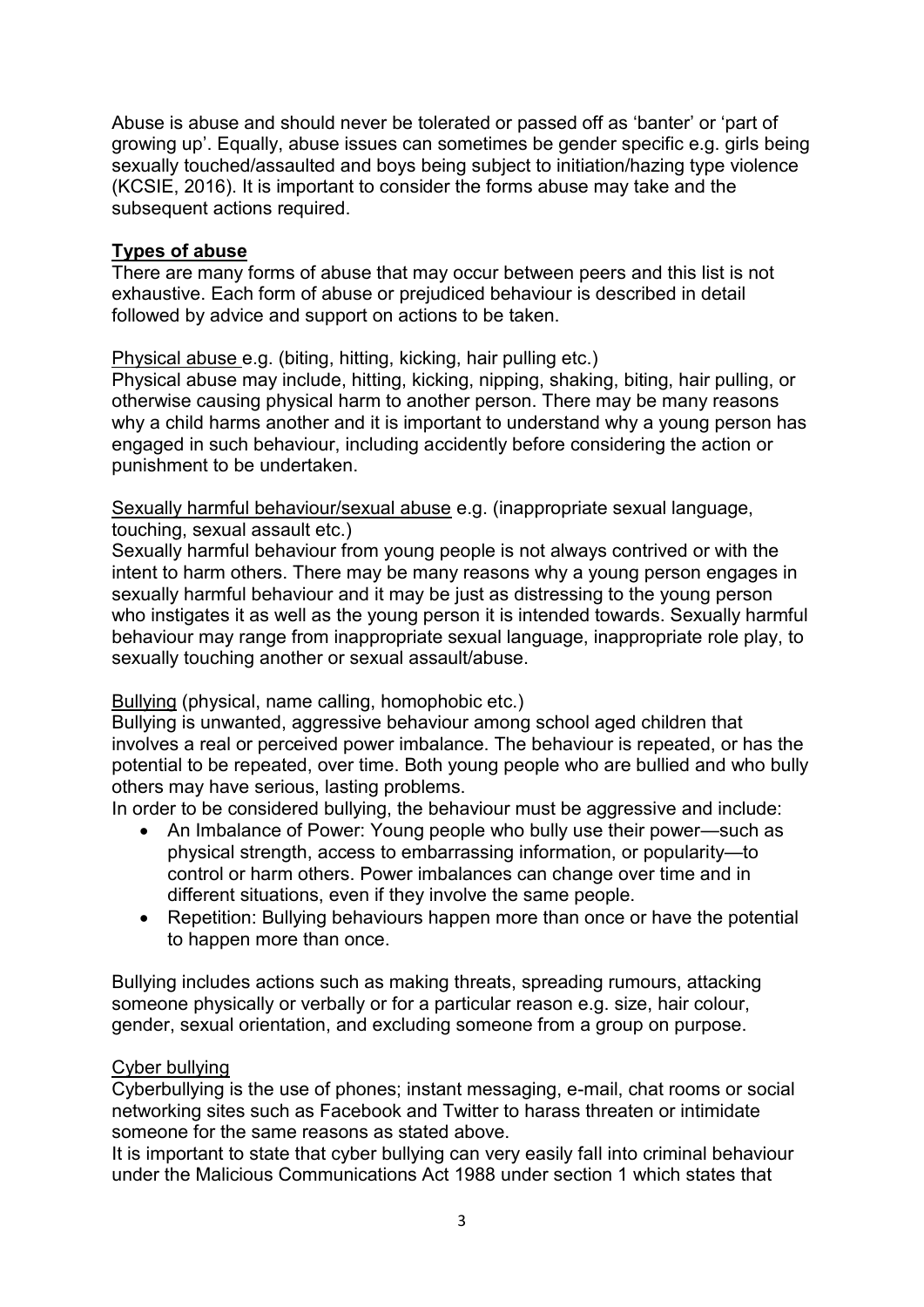electronic communications which are indecent or grossly offensive, convey a threat or false information or demonstrate that there is an intention to cause distress or anxiety to the victim would be deemed to be criminal. This is also supported by the Communications Act 2003, Section 127 which states that electronic communications which are grossly offensive or indecent, obscene or menacing, or false, used again for the purpose of causing annoyance, inconvenience or needless anxiety to another could also be deemed to be criminal behaviour.

If the behaviour involves the use of taking or distributing indecent images of young people under the age of 18 then this is also a criminal offence under the Sexual Offences Act 2003. Outside of the immediate support young people may require in these instances, the school will have no choice but to involve the police to investigate these situations.

## **Sexting**

Sexting is when someone sends or receives a sexually explicit text, image or video. This includes sending 'nude pics', 'rude pics' or 'nude selfies'. Pressuring someone into sending a nude picture can happen in any relationship and to anyone, whatever their age, gender or sexual preference.

However, once the image is taken and sent, the sender has lost control of the image and these images could end up anywhere. By having in their possession, or distributing, indecent images of a person under 18 on to someone else, young people are not even aware that they could be breaking the law as stated as these are offences under the Sexual Offences Act 2003.

#### Initiation/Hazing

Hazing is a form of initiation ceremony which is used to induct newcomers into an organisation such as a private school, sports team etc. There are a number of different forms, from relatively mild rituals to severe and sometimes violent ceremonies.

The idea behind this practice is that it welcomes newcomers by subjecting them to a series of trials which promote a bond between them. After the hazing is over, the newcomers also have something in common with older members of the organisation, because they all experienced it as part of a rite of passage. Many rituals involve humiliation, embarrassment, abuse, and harassment.

#### Prejudiced Behaviour

The term prejudice-related bullying refers to a range of hurtful behaviour, physical or emotional or both, which causes someone to feel powerless, worthless, excluded or marginalised, and which is connected with prejudices around belonging, identity and equality in wider society – in particular, prejudices to do with disabilities and special educational needs, ethnic, cultural and religious backgrounds, gender, home life, (for example in relation to issues of care, parental occupation, poverty and social class) and sexual identity (homosexual, bisexual, transsexual).

#### Teenage relationship abuse

Teenage relationship abuse is defined as a pattern of actual or threatened acts of physical, sexual, and/or emotional abuse, perpetrated by an adolescent (between the ages of 13 and 18) against a current or former partner. Abuse may include insults, coercion, social sabotage, sexual harassment, threats and/or acts of physical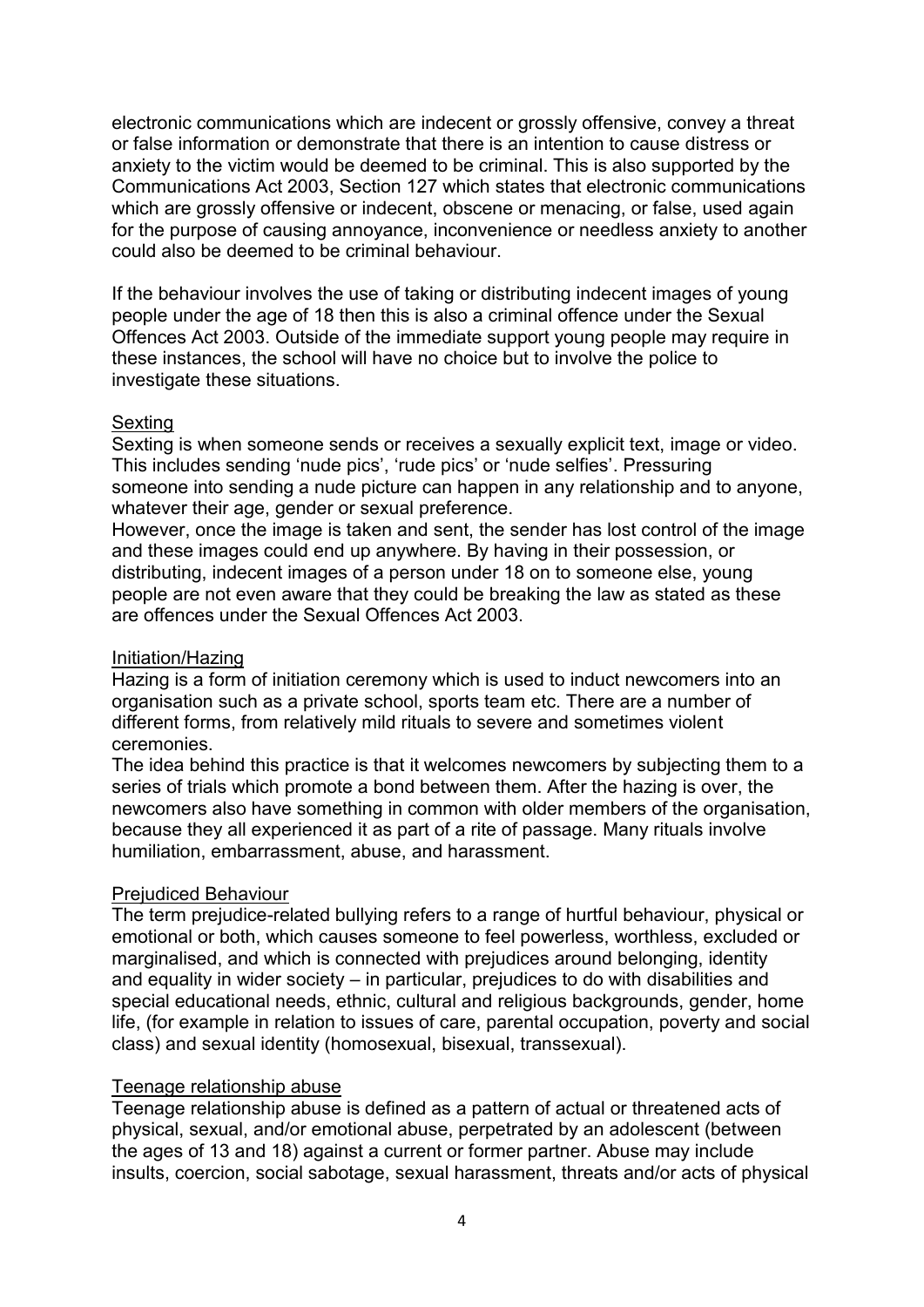or sexual abuse. The abusive teen uses this pattern of violent and coercive behaviour, in a heterosexual or same gender relationship, in order to gain power and maintain control over the partner.

#### **Expected action taken from all staff**

Although the type of abuse may have a varying effect on the victim and initiator of the harm, these simple steps can help clarify the situation and establish the facts before deciding the consequences for those involved in perpetrating harm.

#### Gather the Facts

Speak to all the young people involved separately, gain a statement of facts from them and use consistent language and open questions for each account. The easiest way to do this is not to have a line of questioning but to ask the young people to tell you what happened. Only interrupt the young person from this to gain clarity with open questions, 'where, when, why, who'. (What happened? Who observed the incident? What was seen? What was heard? Did anyone intervene?)

#### Consider the Intent (begin to Risk Assess)

Has this been a deliberate or contrived situation for a young person to be able to harm another?

#### Decide on your next course of action

If from the information that you gather you believe any young person to be at risk of significant harm you must make a safeguarding referral to social care immediately (where a crime has been committed the police should be involved also). If this is the case, once social care has been contacted and made a decision on what will happen next then you will be informed on your next steps.

If social care and the police intend to pursue this further they may ask to interview the young people in school or they may ask for parents to come to school to be spoken to also. It is important to be prepared for every situation and the potential time it may take.

It may also be that social care feel that it does not meet their criteria in which case you may challenge that decision, with that individual or their line manager. If on discussion however, you agree with the decision, you may then be left to inform parents.

#### Informing parents

If, once appropriate advice has been sought from police/social care you have agreement to inform parents or have been allocated that role from the other services involved then you need to inform the parents as soon as possible. If services are not going to be involved then equally, this information may need to be shared with parents.

In all circumstances where the risk of harm to the child is evident then the school should encourage the young person to share the information with their parent or even with them (they may be scared to tell parents that they are being harmed in any way). Where school can evidence they are acting in the best interests of the young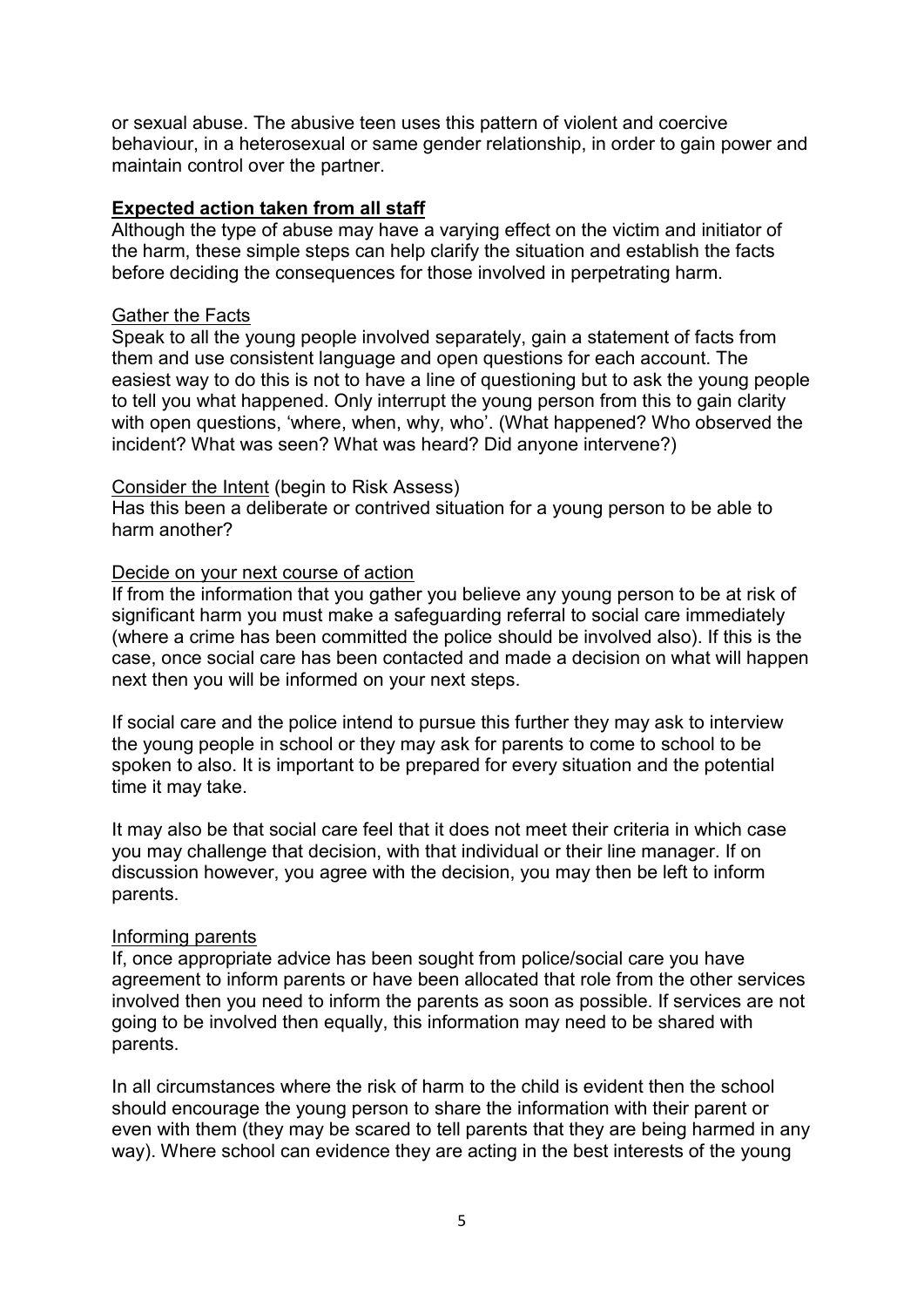person they would not be criticised, however this would be the case if they actively breached the rights and choices of the young person.

The best way to inform parents is face to face. Although this may be time consuming, the nature of the incident and the type of harm/abuse a young person may be suffering can cause fear and anxiety to parents whether their child is the child who was harmed or who harmed another.

## **Points to consider:**

- What is the age of the children involved?
- How old are the young people involved in the incident and is there any age difference between those involved?
- Where did the incident or incidents take place?
- Was the incident in an open, visible place to others? If so was it observed? If not, is more supervision required within this particular area?
- What was the explanation by all children involved of what occurred?
- Can each of the young people give the same explanation of the incident and also what is the effect on the young people involved? Is the incident seen to be bullying for example, in which case regular and repetitive? Is the version of one young person different from another and why?
- What is each of the children's own understanding of what occurred?
- Do the young people know/understand what they are doing? E.g. do they have knowledge of body parts, of privacy and that it is inappropriate to touch? Is the young person's explanation in relation to something they may have heard or been learning about that has prompted the behaviour? Is the behaviour deliberate and contrived? Does the young person have understanding of the impact of their behaviour on the other person?
- In dealing with an incident of this nature the answers are not always clear cut. If you are concerned or unsure as to whether or not there is any risk involved, please seek advice from Children's Services Social Care.
- Repetition. Has the behaviour been repeated to an individual on more than one occasion? In the same way it must be considered has the behaviour persisted to an individual after the issue has already been discussed or dealt with and appropriately resolved?

## **Next Steps**

Once the outcome of the incident(s) has been established it is necessary to ensure future incidents of abuse do not occur again and consider the support and intervention required for those involved.

## For the young person who has been harmed

What support they require depends on the individual young person. It may be that they wish to seek counselling or one to one support via a mentor. It may also be that they feel able to deal with the incident(s) on their own or with support of family and friends. In which case it is necessary that this young person continues to be monitored and offered support should they require it in the future. If the incidents are of a bullying nature, the young person may need support in improving peer groups/relationships with other young people or some restorative justice work with all those involved may be required.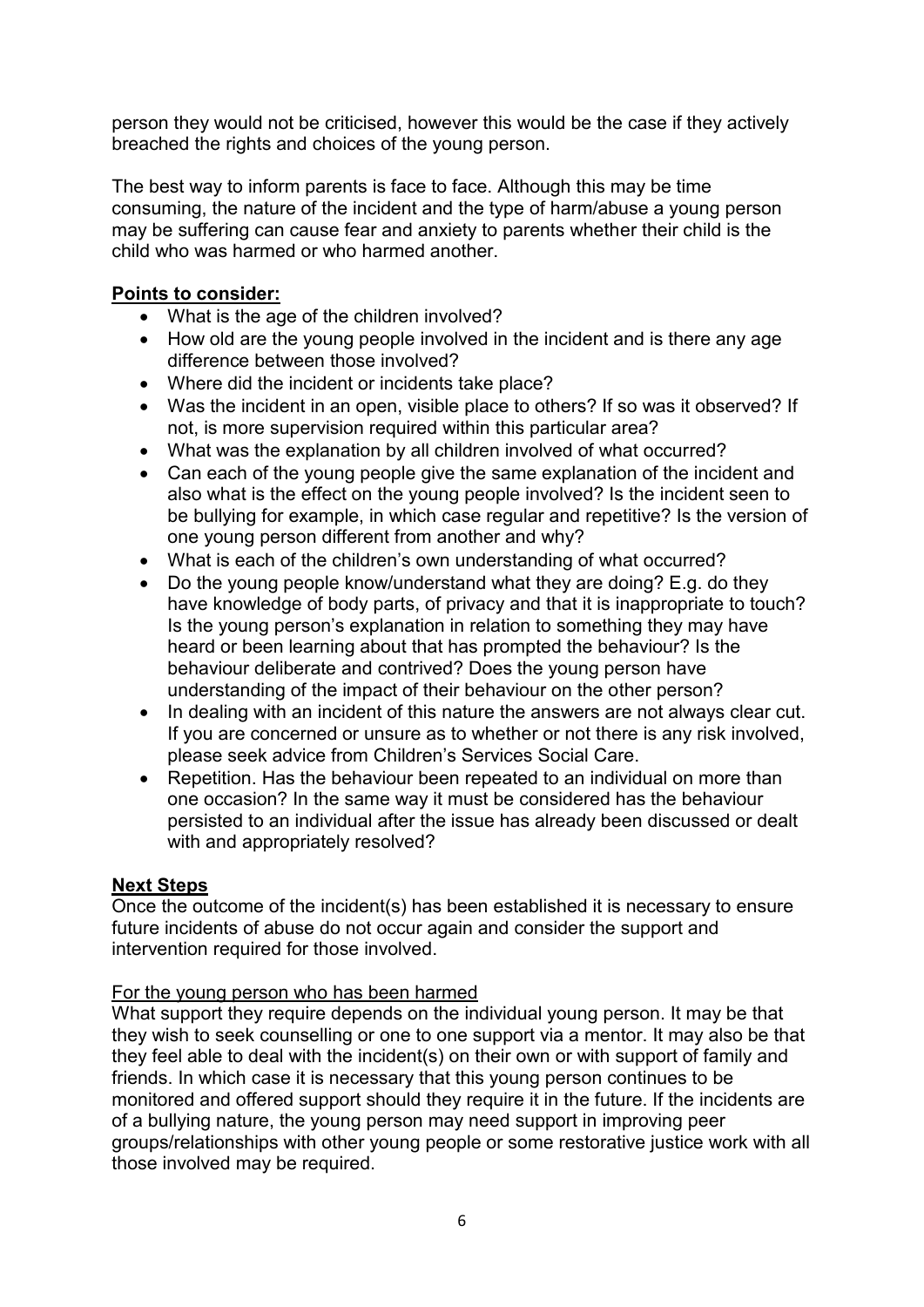Other interventions that could be considered may target a whole class or year group for example a speaker on cyber bullying, relationship abuse etc. It may be that through the continued curriculum of PHSE and SMSC that certain issues can be discussed and debated more frequently.

If the young person feels particularly vulnerable it may be that a risk assessment can be put in place for them whilst in school so that they have someone named that they can talk to, support strategies for managing future issues and identified services to offer additional support.

#### For the young person who has displayed harmful behaviour

In this circumstance it is important to find out why the young person has behaved in such a way. It may be that the young person is experiencing their own difficulties and may even have been harmed themselves in a similar way. In such cases support such as one to one mentoring or counselling may also be necessary. Particular support from identified services may be necessary through a CAF/strengthening families/early help referral and the young person may require additional support from family members.

Once the support required to meet the individual needs of the young person has been met, it is important that young person receives a consequence for their behaviour. This may be in the form of restorative justice e.g. making amends with the young person they have targeted if this has been some form of bullying. In the cases of sexually harmful behaviour it may be a requirement for the young person to engage in one to one work with a particular service or agency (if a crime has been committed this may be through the police or youth offending service). If there is any form of criminal investigation ongoing it may be that this young person cannot be educated on site until the investigation has concluded. In which case, the young person will need to be provided with appropriate support and education whilst off site.

Even following the conclusion of any investigation the behaviour that the young person has displayed may continue to pose a risk to others in which case an individual risk assessment may be required. This should be completed via a multiagency response to ensure that the needs of the young person and the risks towards others are measured by all of those agencies involved including the young person and their parents. This may mean additional supervision of the young person or protective strategies if the young person feels at risk of engaging in further inappropriate or harmful behaviour.

The school may also choose a punishment as a consequence such as exclusion or internal exclusion/inclusion/seclusion for a period of time to allow the young person to reflect on their behaviour.

#### **After care**

It is important that following the incident the young people involved continue to feel supported and receive help even if they have stated that they are managing the incident. Sometimes the feelings of remorse, regret or unhappiness may occur at a much later stage than the incident. It is important to ensure that the young people do not engage in any further harmful behaviour either towards someone else or to